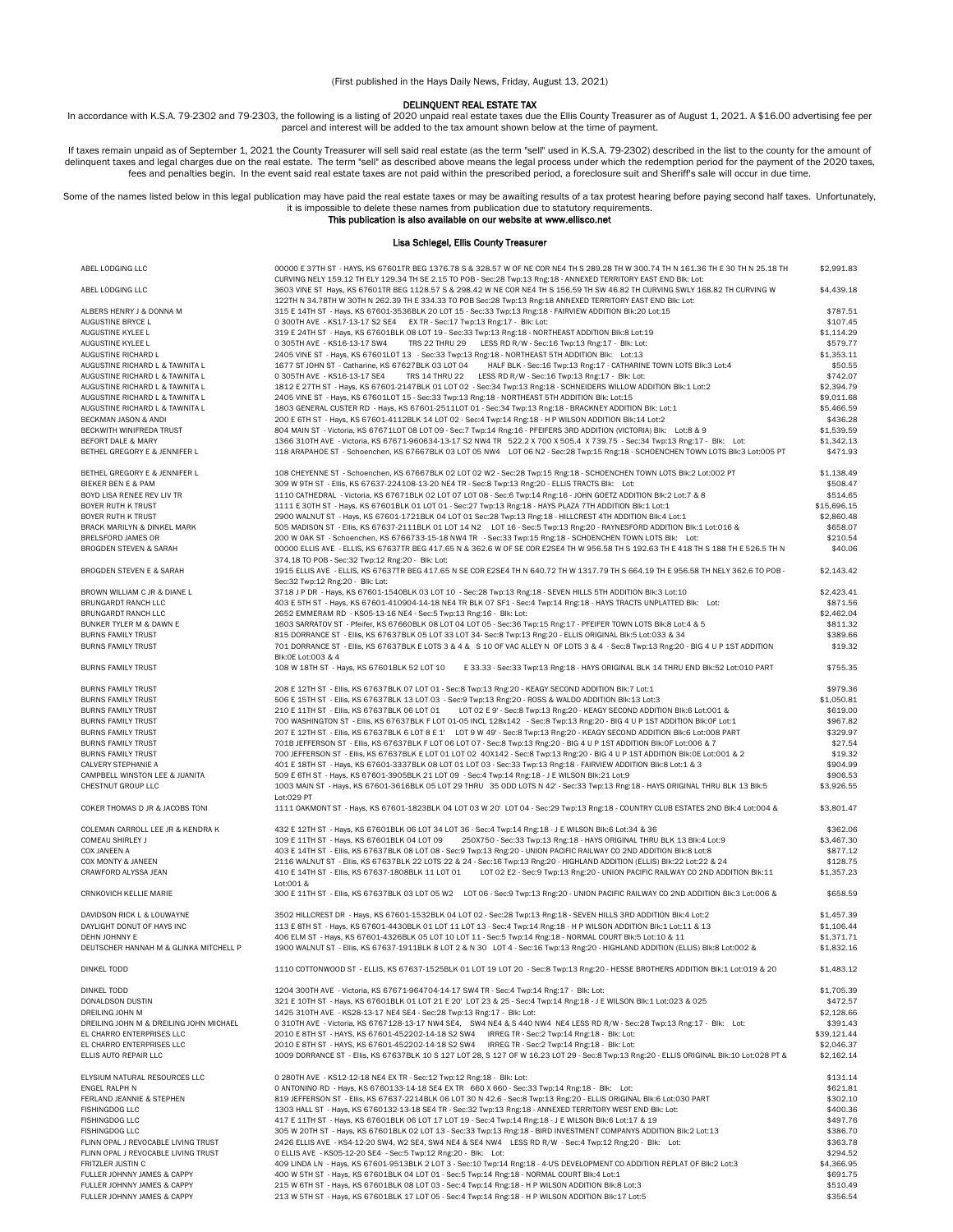| FULLER JOHNNY JAMES & CAPPY                        | 211 W 5TH ST - Hays, KS 67601BLK 17 LOT 07 W 35' - Sec:4 Twp:14 Rng:18 - H P WILSON ADDITION BIK:17 Lot:007 PT                                                                                                | \$240.64               |
|----------------------------------------------------|---------------------------------------------------------------------------------------------------------------------------------------------------------------------------------------------------------------|------------------------|
| FULLER JOHNNY JAMES & CAPPY                        | 202 W 4TH ST - Hays, KS 67601L0T 03 L0T 04 - Sec: 4 Twp: 14 Rng: 18 - HALLSTEAD - BAXTER Blk: Lot: 3 & 4                                                                                                      | \$549.41               |
| FULLER JOHNNY JAMES & CAPPY                        | 408 WALNUT ST - Hays, KS 67601BLK 02 LOT 11 LOT 12 - Sec:5 Twp:14 Rng:18 - NORMAL COURT BIK:2 Lot:11 & 12                                                                                                     | \$566.95               |
| FULLER JOHNNY JAMES & CAPPY                        | 209 W 7TH ST - Hays, KS 67601BLK 31 LOT 07 E 16' LOT 09 - Sec:33 Twp:13 Rng:18 - HAYS ORIGINAL BLK 14 THRU END BIk:31 Lot:009 &                                                                               | \$1,051.46             |
| GABEL BRADEN C & LANG JORDAN E                     | 0 TOULON AVE - Hays, KS 67601TR BEG 290.35 N SE COR SE4 TH N 236 TH W 400 TH S 236 TH E 400 TO POB LESS RD - Sec:18 Twp:14 Rng:17 -                                                                           | \$30.79                |
|                                                    | Blk: Lot:                                                                                                                                                                                                     |                        |
| GANOUNG DEREK M & FOSTER BROOKLYN D                | 1989 SALINE RIVER RD - KS07-11-17 SE4 TR - Sec: 7 Twp: 11 Rng: 17 - Blk: Lot:                                                                                                                                 | \$1,001.97             |
| GARDEN CITY INVESTMENT GROUP LLC                   | 1010 E 41ST ST - Hays, KS 67601BLK 1 LOT 1 - Sec: 27 Twp: 13 Rng: 18 - LUNDY ADDITION Blk: 1 Lot: 1                                                                                                           | \$42,359.23            |
| GARNER JACK                                        | 710 WASHINGTON ST - Ellis, KS 67637-2235BLK 03 LOTS 1 2 & 3 - Sec:8 Twp:13 Rng:20 - ELLIS ORIGINAL BIk:3 Lot:1                                                                                                | \$1,207.47             |
| GEIST NEIL FRANCIS                                 | 0 310TH AVE - KS27-13-17 W2 NW4 EX TR - Sec: 27 Twp: 13 Rng: 17 - Blk: Lot:                                                                                                                                   | \$257.08               |
| GEIST RONALD                                       | 2002 E 21ST ST - Hays, KS 67601BLK 03 LOT 02 E 30' LOT 03 - Sec:35 Twp:13 Rng:18 - GOLDEN BELT 6TH ADDITION BIK:3 Lot:003 &                                                                                   | \$2,278.98             |
| GEIST RONALD F                                     | 0 MOUNT PLEASANT RD - Hays, KS 6760122-14-18 NW4 TR - Sec: 22 Twp: 14 Rng: 18 - Blk: Lot:                                                                                                                     | \$62.87                |
| GOTTSCHALK TIMOTHY J & MARYL L                     | 371 FEEDLOT RD - Ellis, KS 67637-93064-13-20 TR BEG SE COR SW4 SE4 TH W 205 TH N 464.98 TH E 205 TH S 464.98 TO POB - Sec:4 Twp:13                                                                            | \$3,206.00             |
|                                                    | Rng:20 - Blk: Lot:                                                                                                                                                                                            |                        |
| GROENING LOREN D                                   | 406 LINDA LN - Hays, KS 67601-9507BLK 1 LOT 2 - Sec:10 Twp:14 Rng:18 - 4-U'S DEVELOPMENT CO ADDITION REPLAT OF BIk:1 Lot:2                                                                                    | \$16.86                |
| <b>GRUBB THOMAS J</b>                              | 1024 WASHINGTON ST - Ellis, KS 67637BLK 10 LOT G EX N 4.7' - Sec:8 Twp:13 Rng:20 - BIG 4 SUBDIVISION BIk:10 Lot:00G PART                                                                                      | \$633.32               |
| GRUBB THOMAS J                                     | 802 DORRANCE ST - Ellis, KS 6763708-13-20 W2 NE4 TR - Sec:8 Twp:13 Rng:20 - ELLIS TRACTS Blk: Lot:                                                                                                            | \$583.74               |
| HADLEY JOE                                         | 405 E 7TH ST - Hays, KS 67601-4120BLK 17 LOT 05<br>LOT 07 W 6' - Sec: 4 Twp: 14 Rng: 18 - J E WILSON Blk: 17 Lot: 005 &                                                                                       | \$533.72               |
|                                                    |                                                                                                                                                                                                               |                        |
| HALL ALFRED K & HORN KELLY                         | 307 W 23RD ST - Hays, KS 67601LOT 14 LOT 15 TR - Sec:33 Twp:13 Rng:18 - MEADOW ACRES ADDITION BIK: Lot:014 &                                                                                                  | \$1,215.51             |
| HAMEL RICK & DIANA L                               | 409 E 14TH ST - Ellis, KS 67637-1807BLK 08 LOT 11 - Sec:9 Twp:13 Rng:20 - UNION PACIFIC RAILWAY CO 2ND ADDITION Blk:8 Lot:11                                                                                  | \$1,881.53             |
| HARWICK SANDRA                                     | 1210 DORRANCE ST - Ellis, KS 67637-161108-13-20 BEG 217 S OF INTER S R/W W 12TH ST & W R/W DORRANCE ST TH W 390 - Sec:8                                                                                       | \$2,342.96             |
|                                                    | Twp:13 Rng:20 - ELLIS TRACTS Blk: Lot:                                                                                                                                                                        |                        |
| HASELHORST SANDRA & SCHULTE KATHERINE              | O SMOKY HILL RIVER RD - KS28-15-17 NE4 - Sec: 28 Twp: 15 Rng: 17 - Blk: Lot:                                                                                                                                  | \$441.74               |
| HASELHORST SANDRA & SCHULTE KATHERINE              | 0 SCHOENCHEN RD - KS27-15-17 W2 NW4 LESS RD R/W - Sec: 27 Twp: 15 Rng: 17 - Blk: Lot:                                                                                                                         | \$163.31               |
| HASELHORST SANDRA K                                | 309 W 23RD ST - Hays, KS 67601-3051TR BEG SE COR LOT 15 TH W 75 TH N 101 TH E 81 TH S 102 TO POB - Sec:33 Twp:13 Rng:18 - MEADOW                                                                              | \$1,909.73             |
|                                                    | ACRES ADDITION Blk: Lot:015 PT<br>1208 DORRANCE ST - Ellis, KS 6763708-13-20 TR W BLK 02 KEAGY'S 1ST ADDN - Sec:8 Twp:13 Rng:20 - ELLIS TRACTS Blk: Lot:                                                      |                        |
| HENDERSON DALE H<br>HERMAN ALYSSA                  | 2105 MILNER ST - Hays, KS 67601-2838BLK 01 LOT 16 S2 OF E 46' & LOT 18 S2 - Sec:33 Twp:13 Rng:18 - NORTHEAST ADDITION BIK:1 Lot:016                                                                           | \$164.95<br>\$460.59   |
|                                                    | PT                                                                                                                                                                                                            |                        |
| HERMAN TIM                                         | 308 W 17TH ST - Hays, KS 67601BLK 23 L0T 10 - Sec:33 Twp:13 Rng:18 - LEBOLD ALLEN Blk:23 Lot:10                                                                                                               | \$635.75               |
| HERMAN TIMOTHY J                                   | 2503 E 25TH ST - Hays, KS 67601BLDG 03 UNIT 01 INDIAN WOODS TOWN- HOMES ON LOT 8 REPL LOT 2-4 BLK 5 CE 6TH - Sec:34 Twp:13                                                                                    | \$336.79               |
|                                                    | Rng:18 - CENTENNIAL ESTATES 6TH ADDN LOT2-4 BLK5 Blk: Lot:                                                                                                                                                    |                        |
| HERMAN TIMOTHY J                                   | 315 W 14TH ST - Hays, KS 67601BLK 37 LOT 03 - Sec:33 Twp:13 Rng:18 - HAYS ORIGINAL BLK 14 THRU END BIk:37 Lot:3                                                                                               | \$855.93               |
| <b>HERMAN TIMOTHY J</b>                            | 224 E 11TH ST - Hays, KS 67601BLK 01 LOT 24 LOT 26 - Sec:33 Twp:13 Rng:18 - HAYS ORIGINAL THRU BLK 13 Blk:1 Lot:24 & 26                                                                                       | \$487.88               |
| HERMAN TIMOTHY J                                   | 2503 E 25TH ST - Hays, KS 67601BLDG 03 UNIT 03 INDIAN WOODS TOWN- HOMES ON LOT 8 REPL LOT 2-4 BLK 5 CE 6TH - Sec:34 Twp:13                                                                                    | \$336.79               |
|                                                    | Rng:18 - CENTENNIAL ESTATES 6TH ADDN LOT2-4 BLK5 Blk: Lot:                                                                                                                                                    |                        |
| HERMAN TIMOTHY J                                   | 211 W 20TH ST - Hays, KS 67601-3209BLK 03 LOT 07 - Sec:33 Twp:13 Rng:18 - BIRD INVESTMENT COMPANYS ADDITION BIK:3 Lot:7                                                                                       | \$1,172.34             |
| HERMAN TIMOTHY J                                   | 411 E 18TH ST - Hays, KS 67601BLK 08 LOT 11 EX TR - Sec:33 Twp:13 Rng:18 - FAIRVIEW ADDITION BIK:8 Lot:011 EX TR                                                                                              | \$831.62               |
| HERMAN TIMOTHY J                                   | 2503 E 25TH ST - Hays, KS 67601BLDG 03 UNIT 02  INDIAN WOODS TOWN- HOMES ON LOT 8 REPL LOT 2-4 BLK 5 CE 6TH - Sec:34 Twp:13                                                                                   | \$336.79               |
|                                                    | Rng:18 - CENTENNIAL ESTATES 6TH ADDN LOT2-4 BLK5 Blk: Lot:                                                                                                                                                    |                        |
| HERMAN TIMOTHY J                                   | 3402 SUMMER LN - Hays, KS 67601-1537BLK 02 LOT 18 - Sec:28 Twp:13 Rng:18 - SEVEN HILLS 2ND ADDITION BIK:2 Lot:18                                                                                              | \$1,223.18             |
| HERRMAN BERNICE M REV TR                           | 713 CANTERBURY DR - Hays, KS 6760103-14-18 SE4 TR - Sec:3 Twp:14 Rng:18 - Blk: Lot:                                                                                                                           | \$202.94               |
|                                                    | HERRMAN LEROY L REV TR & HERRMAN BERNICE M R 2011 MACARTHUR RD - Hays, KS 67601-2541LOT 06 S 28' LOT 08 - Sec:34 Twp:13 Rng:18 - SCHWALLERS 4TH ADDITION BIK: Lot:008 &                                       | \$1,411.55             |
|                                                    |                                                                                                                                                                                                               |                        |
| HERRMAN LEROY L REV TRUST                          | 709 CANTERBURY DR - Hays, KS 67601-9553LOT 04 & 05 - Sec:3 Twp:14 Rng:18 - OLD 40 INDUSTRIAL PARK Blk: Lot:4 & 5                                                                                              | \$5,273.78             |
| HERRMAN LEROY L REV TRUST                          | 0 GENERAL HAYS RD - Hays, KS 67601BLK 2 LOT 4 - Sec:22 Twp:13 Rng:18 - MARVIN F BRAUN ADDITION BIK:2 Lot:4                                                                                                    | \$21.41                |
| HERRMAN ROGER L                                    | 1711 FORT ST - Hays, KS 67601-3342BLK 45.5 E2<br>BLK 46 W 25 OF E2 - Sec:33 Twp:13 Rng:18 - LEBOLD ALLEN Blk:45 Lot:                                                                                          | \$1,058.27             |
| HOMBURG STEVEN                                     | 2262 160TH AVE - KS18-12-19 W2 - Sec:18 Twp:12 Rng:19 - Blk: Lot:                                                                                                                                             | \$1,667.42             |
| HOMBURG STEVEN & JERI                              | 405 E 16TH ST - Ellis, KS 67637-1819BLK 14 LOT 08 E 35' LOT 09 - Sec:9 Twp:13 Rng:20 - ROSS & WALDO ADDITION Blk:14 Lot:009 &                                                                                 | \$1,149.59             |
| HOMBURG STEVEN A<br>HOMBURG STEVEN A               | 0 130TH AVE - KS28-11-20 SE4 - Sec:28 Twp:11 Rng:20 - Blk: Lot:                                                                                                                                               | \$356.91<br>\$261.85   |
| HOOPINGARNER LANCE & BRENDA                        | 0 130TH AVE - KS33-11-20 NE4 - Sec:33 Twp:11 Rng:20 - Blk: Lot:<br>1607 ASH ST - Hays, KS 67601-3303BLK 50 LOT 16 S2 LOT 18 S2 - Sec:33 Twp:13 Rng:18 - HAYS ORIGINAL BLK 14 THRU END BIk:50 Lot:016 PT       | \$895.91               |
|                                                    |                                                                                                                                                                                                               |                        |
| HURSA DRYWALL LLC                                  | 1313 LAWRENCE DR - Hays, KS 67601-2626BLK 01 LOT 27 - Sec:34 Twp:13 Rng:18 - SUNRISE ADDITION BIK:1 Lot:27                                                                                                    | \$832.21               |
| J' LUKE HOLDINGS LLC                               | 2300 E 7TH ST - Hays, KS 6760111-14-18, BLOCK 01, ACRES 9, LOTS 1-22 & 27-59 - Sec:11 Twp:14 Rng:18 - EAST RIDGE ESTATES ADDITION                                                                             | \$786.80               |
|                                                    | Blk:01 Lot:1-22 & 27-59                                                                                                                                                                                       |                        |
| JRC INVESTMENTS LLC                                | 5040 GENERAL HAYS RD - Hays, KS 67601LOT 1 BLK 3 - Sec:22 Twp:13 Rng:18 - NORTH HAYS ADDITION BIk:3 Lot:1                                                                                                     | \$15,000.33            |
| KANSAS RESOURCES REV TRUST                         | 0 ROME RD - Hays, KS 6760122-13-19 SW4 NW4 TR S OF HWY 40 N OF RR - Sec: 22 Twp: 13 Rng: 19 - Blk: Lot:                                                                                                       | \$16.87                |
| KARLIN LUKE                                        | 600 JEFFERSON ST - Ellis, KS 67637BLK D LOT 01-08 INCL 142X215 - Sec:8 Twp:13 Rng:20 - BIG 4 U P 1ST ADDITION BIK:0D Lot:1                                                                                    | \$374.65               |
| KARST MARK A & SHANNON E                           | 1304 6TH ST - Victoria, KS 67671BLK 02 LOT 05 & 06 148X100 - Sec: 7 Twp:14 Rng:16 - BRAUNS 3RD ADDITION Blk:2 Lot:5 & 6                                                                                       | \$2,315.42             |
| KEIL DELL D & MARY A REV LIV TR                    | 2301 TIMBER DR - Hays, KS 67601-2335BLK 02 LOT 01 - Sec:34 Twp:13 Rng:18 - CEDARCREST 1ST ADDITION BIK:2 Lot:1                                                                                                | \$1,074.69             |
| KELLER JAMES D                                     | 800 MAIN ST - Hays, KS 67601-4739BLK 01 LOT 1 3 5 7 & 9 AKA SUB DIVISIONS 1 2 3 & ALL 7 & 9 - Sec:4 Twp:14 Rng:18 - H P WILSON ADDITION                                                                       | \$5,763.42             |
|                                                    | BIK:1 Lot:                                                                                                                                                                                                    |                        |
| KELLER TROY R & NORMA J                            | 1406 MAPLE ST - Ellis, KS 67637-1830BLK 11 LOT 11 LOT 12 - Sec:9 Twp:13 Rng:20 - UNION PACIFIC RAILWAY CO 2ND ADDITION Blk:11 Lot:011 &                                                                       | \$802.02               |
|                                                    | 12                                                                                                                                                                                                            |                        |
| KLAUS CHARLOTTA M                                  | O EMMERAM RD - KS02-13-18 NW4 TR - Sec: 2 Twp: 13 Rng: 18 - Blk: Lot:                                                                                                                                         | \$34.81                |
| KNOWLES MARILLYN                                   | 305 W 32ND ST - Hays, KS 67601-1678BLK 03 LOT 03 - Sec:28 Twp:13 Rng:18 - SKYLINE 3RD ADDITION BIK:3 Lot:3                                                                                                    | \$2,256.15             |
| KROEGER TIMOTHY L                                  | 206 W 10TH ST - Ellis, KS 67637BLK 10 LOT 20 LOT 21 - Sec:8 Twp:13 Rng:20 - ELLIS ORIGINAL Blk:10 Lot:020 & 21<br>1023 CATHARINE RD - Hays, KS 6760110-13-19 S2 SW4 SW4 TR - Sec:10 Twp:13 Rng:19 - Blk: Lot: | \$1,353.83             |
| LAFLAMME MARY E<br>LANG INVESTMENTS LLC            | 1410 E 8TH ST - Hays, KS 6760103-14-18 SW4 TR - Sec:3 Twp:14 Rng:18 - ANNEXED TERRITORY EAST END BIK: Lot:                                                                                                    | \$715.03<br>\$1,626.98 |
| LANG INVESTMENTS LLC                               | 201 E 12TH ST - Hays, KS 67601BLK 23 LOT 01 LOT 03 W 25' - Sec:33 Twp:13 Rng:18 - HAYS ORIGINAL BLK 14 THRU END BIk:23 Lot:001 &                                                                              | \$4,432.21             |
|                                                    |                                                                                                                                                                                                               |                        |
| LEGLEITER TYLER A                                  | 403 E 13TH ST - Hays, KS 67601BLK 78 LOT 03 - Sec:33 Twp:13 Rng:18 - LEBOLD ALLEN Blk:78 Lot:3                                                                                                                | \$830.66               |
| LEIKER ALLEN F & JUDITH K                          | 501 MISSION MOUNT - Hays, KS 67601BLK 02 L0T 28 N2 - Sec:33 Twp:13 Rng:18 - HIGHLAND ADDITION (HAYS) BIK:2 Lot:28                                                                                             | \$1,013.91             |
| LENSER DAVID K                                     | 2006 NORTH GLEN LN - Hays, KS 67601LOT C4 - Sec: 27 Twp: 12 Rng: 18 - LITTLE CREEK COUNTRY ESTATES BIK: Lot: C4                                                                                               | \$3,868.98             |
| LIBERTY GROUP INC                                  | 110 W 11TH ST - Hays, KS 67601BLK 5 LOT 26 & W5 OF LOT 27 & N2 VAC ALLEY ON SOUTH SIDE OF LOTS - Sec:33 Twp:13 Rng:18 - HAYS                                                                                  | \$2,046.91             |
|                                                    | ORIGINAL THRU BLK 13 Blk:5 Lot:026 &                                                                                                                                                                          |                        |
| LINENBERGER MARK                                   | 500 VINE ST - Hays, KS 67601LOT 04 F/K/A LOT 04 SOUTHBOROUGH HEIGHTS 152.8X149.9- Sec:3 Twp:14 Rng:18 - SOUTHBOROUGH HEIGHTS                                                                                  | \$6,099.78             |
|                                                    | ADDITION REPLAT Blk: Lot:4                                                                                                                                                                                    |                        |
| LINENBERGER MARK                                   | 2450 E 8TH ST - Hays, KS 6760102-14-18 S2 SW4 TR - Sec: 2 Twp: 14 Rng: 18 - Blk: Lot:                                                                                                                         | \$5,202.52             |
| LINENBERGER MARK                                   | 0 E 8TH ST - Hays, KS 6760102-14-18 PT SW4 TR 100 X 300 - Sec:2 Twp:14 Rng:18 - Blk: Lot:                                                                                                                     | \$1,058.19             |
| LINENBERGER MARK                                   | 500 VINE ST - Hays, KS 67601LOT 05 F/K/A LOT 05 SOUTHBOROUGH HEIGHTS 162X262.6 - Sec:3 Twp:14 Rng:18 - SOUTHBOROUGH HEIGHTS                                                                                   | \$5,560.26             |
|                                                    | ADDITION REPLAT Blk: Lot:005                                                                                                                                                                                  |                        |
| LINENBERGER MARK A & BRENDA LEE                    | 2525 FELTEN DR - Hays, KS 67601-2213BLK 01 LOT 13 - Sec:34 Twp:13 Rng:18 - GOLDEN BELT 3RD ADDITION BIk:1 Lot:13                                                                                              | \$2,409.53             |
| LITTREL ANDY A                                     | 1007 ASH ST - Victoria, KS 67671-9725BLK 04 LOT 01 - Sec:1 Twp:14 Rng:17 - ANTON DREILING ADDITION Blk:4 Lot:1                                                                                                | \$236.17               |
| LOFFREDI CANDICE KAY FUNK & JUSTIN R               | 1106 ASH ST - Victoria, KS 67671BLK 03 LOT 01 & 02 - Sec:1 Twp:14 Rng:17 - N DREILING ADDITION BIK:3 Lot:1 & 2                                                                                                | \$166.81               |
| LOGAN LORALEE T                                    | 2404 CANAL BLVD - Hays, KS 67601-3021BLK 03 LOT 24 - Sec:33 Twp:13 Rng:18 - F BIEKER 2ND ADDITION BIK:3 Lot:24                                                                                                | \$657.74               |
| MADDOX BRYAN EARL                                  | 397 ST JOHN-ST ANDREW RD - Ellis, KS 6763704-12-20 SE4 TR - Sec:4 Twp:12 Rng:20 - Blk: Lot:                                                                                                                   | \$350.83               |
| MALOTT J SCOTT & DAWN R                            | 1319 FELTEN DR - Hays, KS 67601-2615BLK 05 LOT 21- Sec:34 Twp:13 Rng:18 - SUNRISE ADDITION BIK:5 Lot:21                                                                                                       | \$1,553.53             |
| MARTINEZ ALFREDO                                   | 2280 E 7TH ST - Hays, KS 67601-9301BLK 01 LOT 01A & W2 VAC ST E OF SAID LOT105X137.3 - Sec:11 Twp:14 Rng:18 - EAST RIDGE ESTATES                                                                              | \$404.54               |
|                                                    | ADDITION Blk:1 Lot:001A                                                                                                                                                                                       |                        |
| MARTINEZ DAVID M; SALAS SAMARA K                   | 2506 HENRY DR - Hays, KS 67601BLK 04 LOT 04 - Sec:34 Twp:13 Rng:18 - GOLDEN BELT 4TH ADDITION BIK:4 Lot:4                                                                                                     | \$1,028.11             |
| MASSIER DENNIS J & GENEVIE A                       | 504 DORRANCE ST - Ellis, KS 67637-2013LOT 02 - Sec:5 Twp:13 Rng:20 - NORTH PARK ADDITION REPLAT OF LOTS 1-4 Blk: Lot:2                                                                                        | \$536.23               |
| MCDOUGAL DAVID & LEE FAMILY TRUST                  | O SEVERIN RD - KS14-12-18 NE4 LESS RD R/W - Sec:14 Twp:12 Rng:18 - Blk: Lot:                                                                                                                                  | \$243.94<br>\$27.94    |
| MCINTOSH WALTER F & MARGARET R<br>METZ MARK LIV TR | 0 W 41ST ST - Hays, KS 6760120-13-18 SW4 SW4 TR - Sec: 20 Twp: 13 Rng: 18 - Blk: Lot:<br>0 HYACINTH AVE - KS25-11-19 N2 - Sec: 25 Twp: 11 Rng: 19 - Blk: Lot:                                                 | \$437.95               |
| METZ MARK LIV TR                                   | O SALINE RIVER RD - KS13-11-19 ALL - Sec:13 Twp:11 Rng:19 - Blk: Lot:                                                                                                                                         | \$2,247.85             |
| METZ MARK LIV TR                                   | 0 RIVERVIEW RD - KS23-11-19 E2 - Sec:23 Twp:11 Rng:19 - Blk: Lot:                                                                                                                                             | \$894.30               |
| METZ MARK LIV TR                                   | 1202 SALINE RIVER RD - KS24-11-19 ALL - Sec:24 Twp:11 Rng:19 - Blk: Lot:                                                                                                                                      | \$3,393.90             |
| METZ MARK LIV TR                                   | 0 RIVERVIEW RD - KS19-11-18 W2 W2 - Sec:19 Twp:11 Rng:18 - Blk: Lot:                                                                                                                                          | \$394.81               |
| METZ MARK LIV TR                                   | 0 230TH AVE - KS30-11-18 W2 NW4 - Sec:30 Twp:11 Rng:18 - Blk: Lot:                                                                                                                                            | \$178.68               |
| MEYER STEVEN & LANELL                              | 707 210TH AVE - Hays, KS 67601BLK 05 LOT 09 - Sec:35 Twp:14 Rng:19 - ANTONINO TOWN LOTS Blk:5 Lot:9                                                                                                           | \$472.36               |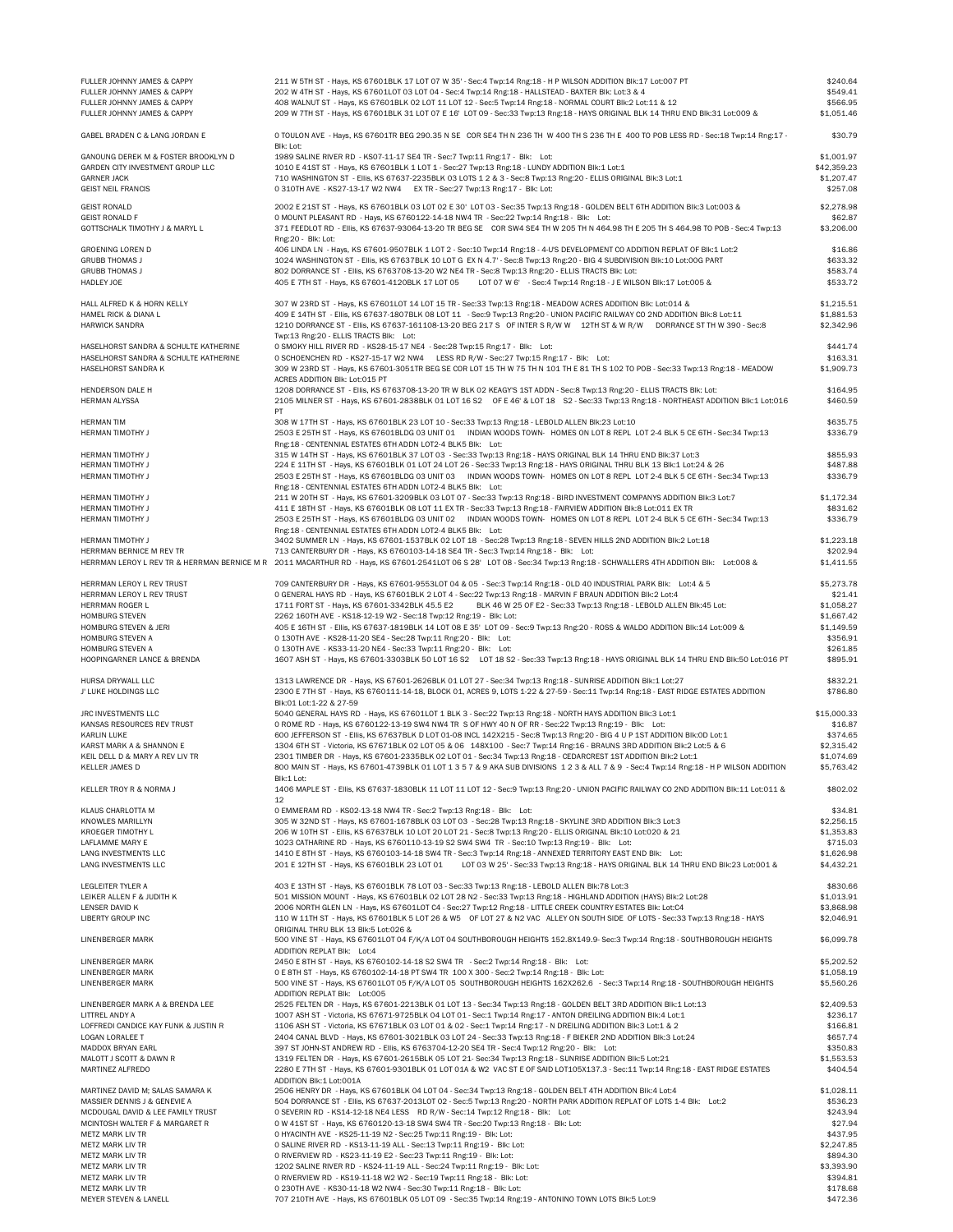| MILLER LORI K                                                      | 1680 ST MARY ST - Catharine, KS 6762716-13-17 TR BEG NW COR LOT 01 TH E 230.5 TH S 104 TH E 27 TH S 76 TH W - Sec:16 Twp:13 Rng:17                                                                                                                                                                | \$331.48                 |
|--------------------------------------------------------------------|---------------------------------------------------------------------------------------------------------------------------------------------------------------------------------------------------------------------------------------------------------------------------------------------------|--------------------------|
| MORRIS CLIFFORD J                                                  | - Blk: Lot:<br>1005 GRANT ST - Victoria, KS 67671BLK 02 LOT 06<br>LOT 07 N2 - Sec:6 Twp:14 Rng:16 - JOHN & JOSEPH GOETZ ADDITION BIK:2 Lot:006 &                                                                                                                                                  | \$528.99                 |
| MORT JOSEPH D<br>MOSES R SCOTT & SANDRA A                          | 1201 ROME RD - Hays, KS 6760124-13-19 W2 SW4 TR - Sec: 24 Twp: 13 Rng: 19 - Blk: Lot:<br>1511 SARRATOV ST - Pfeifer, KS 67660BLK 09 LOT 07 THRU 11 - Sec:36 Twp:15 Rng:17 - PFEIFER TOWN LOTS BIK:9 Lot                                                                                           | \$766.62<br>\$51.52      |
| MOSES R SCOTT & SANDRA A                                           | 1519 SARRATOV ST - Pfeifer, KS 67660BLK 09 LOT 04 05 & 06 - Sec:36 Twp:15 Rng:17 - PFEIFER TOWN LOTS Blk:9 Lot:4, 5, 6                                                                                                                                                                            | \$141.74                 |
| MUNSCH ROBERT L & HELGET JEANNIE                                   | MUNSCH BOB & ASSOCIATES LLC REAL ESTATE & AUCT 500 E 8TH ST - Hays, KS 67601BLK 18 LOT 02 LOT 04 - Sec:4 Twp:14 Rng:18 - J E WILSON BIk:18 Lot:2 & 4<br>113 CHEYENNE ST - Schoenchen, KS 67667BLK 01 LOT 04<br>EX W 58' - Sec:28 Twp:15 Rng:18 - SCHOENCHEN TOWN LOTS Blk:1 Lot:004 PT            | \$851.47<br>\$518.83     |
| MURPHY JACQUELINE ETAL                                             | 805 MADISON ST - Ellis, KS 67637BLK 08 LOT 25 N 10' LOT 26 - Sec:8 Twp:13 Rng:20 - ELLIS ORIGINAL Blk:8 Lot:026 &                                                                                                                                                                                 | \$238.30                 |
| MURPHY SEAN P                                                      | 212 W 10TH ST - Ellis, KS 67637-1641BLK 10 LOT 26 LOT 27 - Sec:8 Twp:13 Rng:20 - ELLIS ORIGINAL BIk:10 Lot:026 & 27                                                                                                                                                                               | \$931.84                 |
| MYERS HERRMAN HOLDING GROUP LLC<br>MYERS HERRMAN HOLDING GROUP LLC | LOT 04 W 40' - Sec:33 Twp:13 Rng:18 - FAIRVIEW ADDITION Blk:13 Lot:002 &<br>200 E 17TH ST - Hays, KS 67601BLK 13 LOT 02<br>210 W 6TH ST - Hays, KS 67601BLK 17 LOT 08 - Sec: 4 Twp: 14 Rng: 18 - H P WILSON ADDITION BIk: 17 Lot: 8                                                               | \$1,962.37<br>\$2,932.64 |
| OCAMB JODY MARIE                                                   | 714 ROSS ST - Ellis, KS 67637BLK 02 LOT 14-16-18 - Sec:8 Twp:13 Rng:20 - THE OVERLAND ADDITION TO ELLIS Blk:2 Lot:14,16,18                                                                                                                                                                        | \$1,768.42               |
| PALMER SARAH M                                                     | 0 2ND ST - Walker, KS 67674BLK 08 LOT 01-THRU LOT 04 & W2 VAC ST - Sec: 2 Twp:14 Rng:16 - WALKER TOWN LOTS BIK:8 Lot:001 &                                                                                                                                                                        | \$38.45                  |
| PARK ALLEN L & PATRICIA L<br>PARK ALLEN L & PATRICIA L             | 1701 MARSHALL RD - Hays, KS 67601BLK 05 LOT 18- Sec:34 Twp:13 Rng:18 - EKEY'S 1ST ADDITION BIK:5 Lot:18<br>1700 MARSHALL RD - Hays, KS 67601-2545LOT 02 S 91.5 - Sec:34 Twp:13 Rng:18 - WASINGER HEIGHTS ADDITION REPLAT OF BIK: Lot:002 PT                                                       | \$734.28<br>\$1,171.29   |
| PARK ALLEN LEE<br>PFANNENSTIEL DAWN ELAINE                         | 0 E 10TH ST - Hays, KS 67601BLK 01 LOT 27 & LOT 29 W 2.5' - Sec:4 Twp:14 Rng:18 - J E WILSON Blk:1 Lot:027 &<br>O PETERSBURG ST - Hays, KS 67601BLK 08 LOT 06 EX W 10' FOR ALLEY - Sec:25 Twp:14 Rng:18 - MUNJOR TOWN LOTS BIk:8 Lot:006 PT                                                       | \$521.03<br>\$125.05     |
| PFANNENSTIEL KEVIN J                                               | 860 280TH AVE - Hays, KS 67601-952730-14-17 TRS 26 & 27 - Sec:30 Twp:14 Rng:17 - MUNJOR TRACTS Blk: Lot:                                                                                                                                                                                          | \$781.01                 |
| PIERCE BARNEY LEE<br>PRATER LUCILLE M TRUST                        | 1717 SARRATOV ST - Pfeifer, KS 67660-6000BLK 07 LOT 1, 2 & 3 - Sec:36 Twp:15 Rng:17 - PFEIFER TOWN LOTS Blk:7 Lot:1, 2, 3<br>2501 MARJORIE DR - Hays, KS 67601BLK 02 LOT 26 - Sec:34 Twp:13 Rng:18 - GOLDEN BELT 4TH ADDITION BIk:2 Lot:26                                                        | \$233.21<br>\$2,111.27   |
| PRIETO JUDITH A & GUSTAVO                                          | 409 E 13TH ST - Hays, KS 67601-3521BLK 78 LOT 09 - Sec:33 Twp:13 Rng:18 - LEBOLD ALLEN Blk:78 Lot:9                                                                                                                                                                                               | \$659.69                 |
| PROFESSIONAL CARGO SERVICES INC                                    | 724 E 7TH ST - Hays, KS 67601BLK 01 LOT 13-14-15-16-17-18-19-21 & VAC ALLEY- Sec:4 Twp:14 Rng:18 - WITT ADDITION BIk:1 Lot:                                                                                                                                                                       | \$4,959.35               |
| PROFESSORS LLC<br>PROFESSORS LLC                                   | 0 E 11TH ST - Hays, KS 67601BLK 03 LOT 01- Sec:4 Twp:14 Rng:18 - COCHRAN ADDITION BIk:3 Lot:1<br>0 E 12TH ST - Hays, KS 67601BLK 07 LOT 20 E 5' LOT 22 LOT 24 LOT 26 Sec:4 Twp:14 Rng:18 - J E WILSON BIk:7 Lot:022 24 &                                                                          | \$320.34<br>\$610.92     |
| PROFESSORS LLC                                                     | 521 E 11TH ST - Hays, KS 67601BLK 07 LOT 23 LOT 25 LOT 27 THRU 31 Sec:4 Twp:14 Rng:18 - J E WILSON Blk:7 Lot:023 &                                                                                                                                                                                | \$5,633.00               |
| <b>QUINT SANDRA</b>                                                | 1974 FAIRGROUND RD - Hays, KS 67601-942019-13-17 NE4 COR NE4 TH 1040 TH W 416 TH N 1040 TH E 416 TH E 416 TO POB LESS R/W -<br>Sec: 19 Twp: 13 Rng: 17 - Blk: Lot:                                                                                                                                | \$1,727.52               |
| REISIG GENE B LIV TR                                               | 1348B BISON RD - Hays, KS 6760107-14-18 NW4 EX TR - Sec: 7 Twp:14 Rng:18 - Blk: Lot:                                                                                                                                                                                                              | \$1.737.41               |
| REISIG GENE B LIV TR                                               | 1312 MACARTHUR RD - Hays, KS 67601BLK 01 LOT 07- Sec:34 Twp:13 Rng:18 - SUNRISE ADDITION BIK:1 Lot:7<br>720 E 7TH ST - Hays, KS 67601BLK 01 LOT 09 E2 LOT 11 - Sec: 4 Twp: 14 Rng: 18 - WITT ADDITION Blk: 1 Lot: 011 &                                                                           | \$600.11                 |
| ROGER DODGER ENTERPRISES LLC<br>ROGER DODGER ENTERPRISES LLC       | 723 E 6TH ST - Hays, KS 67601BLK 01 LOT 12 - Sec:4 Twp:14 Rng:18 - WITT ADDITION BIK:1 Lot:12                                                                                                                                                                                                     | \$3,549.59<br>\$1,990.40 |
| ROHR HENRIETTA                                                     | O FREDERIC ST - Hays, KS 67601BLK 02 LOT 07 Sec:1 Twp:15 Rng:19 - ANTONINO TOWN LOTS Blk:2 Lot:7                                                                                                                                                                                                  | \$18.71                  |
| ROME JENNIFER A REV TR NO 1                                        | 0 TOULON AVE - Hays, KS 6760132-14-17 N2 SE4 - Sec:32 Twp:14 Rng:17 - Blk: Lot:<br>739 300TH AVE - KSS2SW4 & NW4 SW4 LESS RD R/W - Sec:33 Twp:14 Rng:17 - Blk: Lot:                                                                                                                               | \$174.50<br>\$2,727.26   |
| ROME JENNIFER A REV TR NO 1<br>ROME RONALD                         | 1640 HWY 40 BYP - Hays, KS 6760103-14-18 SE4 TR- Sec:3 Twp:14 Rng:18 - Blk: Lot:                                                                                                                                                                                                                  | \$4,189.79               |
| RUNYAN GEVELLE & JEFF                                              | 206 E 25TH ST - Hays, KS 67601-2828BLK 11 LOT 08 - Sec:33 Twp:13 Rng:18 - NORTHEAST SUBDIVISION BLOCK 69 Blk:11 Lot:8                                                                                                                                                                             | \$739.46                 |
| RUSSELL LANCE T & CATHY                                            | 1017 210TH AVE - KS14-14-19 SE4 TR- Sec:14 Twp:14 Rng:19 - Blk: Lot:                                                                                                                                                                                                                              | \$4,226.81               |
| SACK DAVID J<br>SCHEIBLER RILEE                                    | 511 E 6TH ST - Hays, KS 67601-3905BLK 21 LOT 11 - Sec:4 Twp:14 Rng:18 - J E WILSON BIk:21 Lot:11<br>3004 E 14TH ST - Hays, KS 67601-2789BLK B LOT 03 Sec:35 Twp:13 Rng:18 - TALLGRASS ADDITION BIK:B Lot:3                                                                                        | \$992.82<br>\$1,203.08   |
| <b>SCHEIBLER RILEE</b>                                             | 3004 E 14TH ST - Hays, KS 67601-2789BLK B LOT 03 - Sec:35 Twp:13 Rng:18 - TALLGRASS ADDITION BIK:B Lot:3                                                                                                                                                                                          | \$3,105.46               |
| SCHLYER MELISSA                                                    | 00000 GRANTS VILLA RD - HAYS, KS 67601TR BEG NE COR - Sec:12 Twp:15 Rng:19 - Blk: Lot:                                                                                                                                                                                                            | \$187.27                 |
| <b>SCHMIDT ANGELA R</b><br>SCHMIDT JEFFREY; SCHMIDT MARY ELLEN     | 0 ST CATHERINE ST - Catharine, KS 67627BLK 06 LOT 03<br>HALF BLK- Sec:16 Twp:13 Rng:17 - CATHARINE TOWN LOTS Blk:6 Lot:3<br>O CANTERBURY DR - Hays, KS 6760111-14-18 NW4 NW4 TR - Sec:11 Twp:14 Rng:18 - Blk: Lot:                                                                                | \$27.76<br>\$102.47      |
| SCHOENBERGER JAMES L TRUST NO 1                                    | 1598 HILLTOP DR - Hays, KS 67601LOT 17 - Sec:23 Twp:13 Rng:18 - STONEWOOD ESTATES NORTH ADDITION Blk: Lot:17                                                                                                                                                                                      | \$419.27                 |
| <b>SCHRECK MATT &amp; LISA</b>                                     | 0 260TH AVE - KSSE4 EX TRS - Sec:34 Twp:11 Rng:18 - Blk: Lot:                                                                                                                                                                                                                                     | \$160.73                 |
| SCHRECK MATTHEW J & LISA M<br>SHELTON DENNIS                       | 2545 260TH AVE - HAYS, KS 6760134-11-18 SE4 TR - Sec:34 Twp:11 Rng:18 - Blk: Lot:<br>2587 EMMERAM RD - Victoria, KS 6767131-12-16 S2 SE4 TR 660 X 330- Sec:31 Twp:12 Rng:16 - Blk: Lot:                                                                                                           | \$768.44<br>\$24.05      |
| SHUTTLEWORTH MAC LEE                                               | 209 W 20TH ST - Hays, KS 67601BLK 03 LOT 09 - Sec:33 Twp:13 Rng:18 - BIRD INVESTMENT COMPANYS ADDITION BIK:3 Lot:9                                                                                                                                                                                | \$1,177.30               |
| SIMMONS PAUL C<br>SMITH DAKOTA                                     | 106 E 23RD ST - Hays, KS 67601-2815BLK 03 LOT 04 - Sec:33 Twp:13 Rng:18 - S & L SUBDIVISION Blk:3 Lot:4<br>3501 LINCOLN DR - Hays, KS 67601-1535BLK 04 LOT 13 & N2 VACATED WALKWAY ON S SIDE OF LOT 13 100X125 - Sec:28 Twp:13 Rng:18 -<br>SEVEN HILLS 3RD ADDITION Blk: 4 Lot:013                | \$1,396.26<br>\$3,036.79 |
| SMITH DAKOTA<br>SMITH RONALD DAVID                                 | 2620 E 8TH ST - Hays, KS 6760102-14-18 SE4 TR - Sec: 2 Twp: 14 Rng: 18 - Blk: Lot:<br>882 280TH AVE - Hays, KS 6760130-14-17 TR ON PORT OF LOTS 7 & 8 BEG 32 E & 665 S NW COR SEC 30 TH S 140 TO POB & - Sec:30 Twp:14<br>Rng:17 - MUNJOR TRACTS Blk: Lot:                                        | \$1,433.28<br>\$660.09   |
| SMITH TIMOTHY P                                                    | 1564 HILLTOP DR - Hays, KS 67601LOT 6 - Sec: 23 Twp: 13 Rng: 18 - STONEWOOD ESTATES NORTH ADDITION BIK: Lot: 6                                                                                                                                                                                    | \$173.10                 |
| SPEER CONSTRUCTION INC<br>SPEIER CHAD & KRISTA                     | 1508 MILNER ST - Hays, KS 67601BLK 86 TR 50 X 143.5 - Sec:33 Twp:13 Rng:18 - LEBOLD ALLEN BIk:86 Lot:<br>3302 HWY 183 ALT - Hays, KS 67601LOT 02 & ADJ 200' OF LOT 5 ON E SIDE OF LOT 2 - Sec:29 Twp:13 Rng:18 - GATSCHET ADDITION Blk: Lot:                                                      | \$2,118.03<br>\$1,556.60 |
| STAAB AARON F<br>STAAB AARON F                                     | 1673 ST CATHERINE ST - Catharine, KS 67627BLK 03 LOT 02 - Sec:16 Twp:13 Rng:17 - CATHARINE TOWN LOTS Blk:3 Lot:2<br>1941 FEEDLOT RD - KSBEG SE COR SW4 TH N 1164 TH W 804 TH SE 1161 TH E 624 TO POB LESS RD R/W - Sec:6 Twp:13 Rng:17 - Blk: Lot:                                                | \$45.17<br>\$1,997.16    |
| STAAB CHERI M<br>STAHL JEREMIAH & ALEXA                            | 2715 WILLOW ST - Hays, KS 67601BLK 01 LOT 13<br>S 60' N 65' - Sec:28 Twp:13 Rng:18 - SKYLINE ADDITION Blk:1 Lot:013 PT<br>2810 W 37TH ST - Hays, KS 67601-971029-13-18 SW4 NW4 TR BEG 1035 N SW COR NW4 TH E 425 TH N 207 TH W 425 TH S - Sec:29 Twp:13                                           | \$1,754.06<br>\$1,332.04 |
| STAHL RHONDA M & STEVEN W                                          | Rng:18 - Blk: Lot:<br>2304 VIRGINIA DR - Hays, KS 67601-2338BLK 02 LOT 20 - Sec:34 Twp:13 Rng:18 - CEDARCREST 1ST ADDITION BIK:2 Lot:20                                                                                                                                                           | \$1,020.32               |
| <b>STANLEY DUSTIN</b>                                              | 2702 E 17TH ST - Hays, KS 67601BLK A LOT 28 - Sec:35 Twp:13 Rng:18 - TALLGRASS ADDITION BIk:A Lot:28                                                                                                                                                                                              | \$1,117.44               |
| STANLEY RON D & DOLLY D<br>STEGMAN TONY W & JUANITA J              | 4607 ADAMS DR - Hays, KS 67601BLK 03 LOT 25 - Sec: 0 Twp: Rng: - 46TH ST 2ND ADDITION BIk: 3 Lot: 25<br>1288 WALKER AVE - Walker, KS 67674-9601BLK 08 LOT 06 THRU LOT 10 & VAC ST - Sec:2 Twp:14 Rng:16 - WALKER TOWN LOTS Blk:8 Lot:006 &                                                        | \$843.25<br>\$181.25     |
| STRAUB RICK L & MARJORIE                                           | 1291 WALKER AVE - Walker, KS 67674-960103-14-16 NE4 TR BEG NE COR LOT 1 BLK 30 TH W 150 TH N 590 TH E 150 TH S 590 POB - Sec:3                                                                                                                                                                    | \$1,251.02               |
| STROM SUSAN R                                                      | Twp:14 Rng:16 - Blk: Lot:<br>1705 MONROE ST - Ellis, KS 67637-1801BLK 21 LOT 07 LOT 08 & 09 140X150 - Sec:9 Twp:13 Rng:20 - ROSS & WALDO ADDITION BIK:21 Lot:7                                                                                                                                    | \$1,553.89               |
| <b>TABOR CURTIS G</b>                                              | 520 W 17TH ST - Hays, KS 67601-3106BLK 02 LOT 14 Sec:33 Twp:13 Rng:18 - COLLEGE HILL ADDITION BIk:2 Lot:14                                                                                                                                                                                        | \$701.45                 |
| TAGGART TRAVIS W & SARAH<br>TEAGUE AUDRA ANN                       | 2111 0AK ST - Hays, KS 67601BLK 05 LOT 16 EX W 4.6' OF S 99.5' & ALL LOT 17 & N2 VAC ALLEY LOC S OF 16&17 - Sec:33 Twp:13 Rng:18 -<br>NORTH HILL SUBDIVISION REPLAT BIK:5 Lot:017 &<br>110 W OAK ST - Schoenchen, KS 6766733-15-18 NW4 TR - Sec:33 Twp:15 Rng:18 - SCHOENCHEN TOWN LOTS Blk: Lot: | \$1,284.26<br>\$1,330.93 |
| TEEL GLEN                                                          | 1000 E 8TH ST - Hays, KS 6760103-14-18 W2 NW4 TR C-D- Sec:3 Twp:14 Rng:18 - ANNEXED TERRITORY EAST END Blk: Lot:                                                                                                                                                                                  | \$71.90                  |
| TEEL JERRY J & EMILY F                                             | 206 E 24TH ST - Hays, KS 67601BLK 10 LOT 08- Sec:33 Twp:13 Rng:18 - NORTHEAST SUBDIVISION BLOCK 69 Blk:10 Lot:8                                                                                                                                                                                   | \$672.69                 |
| TEEL JERRY JAMES & EMILY F<br>TEEL JERRY JAMES & EMILY F           | 314 W 16TH ST - Hays, KS 67601BLK 41 LOT 04- Sec:33 Twp:13 Rng:18 - HAYS ORIGINAL BLK 14 THRU END Blk:41 Lot:4<br>209 W 22ND ST - Hays, KS 67601BLK 07 LOT 07 LOT 09 W2 Sec:33 Twp:13 Rng:18 - BIRD INVESTMENT COMPANYS 2ND ADDITION BIk:7 Lot:007<br>&                                           | \$484.72<br>\$604.56     |
| TEELS USED TRUCKS INC                                              | 1200 VINE ST - Hays, KS 67601-345303-14-18 - Sec: 3 Twp: 14 Rng: 18 - ANNEXED TERRITORY EAST END BIK: Lot:                                                                                                                                                                                        | \$3,746.54               |
| THAYER CYNTHIA LOUISE                                              | 303 W 16TH ST - Hays, KS 67601BLK 50 LOT 13 LOT 15 - Sec:33 Twp:13 Rng:18 - HAYS ORIGINAL BLK 14 THRU END BIK:50 Lot:13 & 15                                                                                                                                                                      | \$955.41                 |
| THOLEN DAVID A & SAMANTHA J<br>THOMPSON JENNIFER                   | 0 390TH AVE - KS11-15-16 SE4 - Sec:11 Twp:15 Rng:16 - Blk: Lot:<br>514 W 17TH ST - Hays, KS 67601BLK 02 LOT 20 - Sec:33 Twp:13 Rng:18 - COLLEGE HILL ADDITION BIk:2 Lot:20                                                                                                                        | \$409.05<br>\$1,696.59   |
| THULL RANDY J & CHERYL A<br>UNDERWOOD JANELLE                      | 703 11TH ST - Victoria, KS 67671BLK 03 LOT 06 S 93.5 Sec:6 Twp:14 Rng:16 - CATHEDRAL HEIGHTS ADDITION BIK:3 Lot:006 PT<br>204 ARAPAHOE ST - Schoenchen, KS 67667-6700BLK 04 LOT 02 E2 70X260 - Sec:28 Twp:15 Rng:18 - SCHOENCHEN TOWN LOTS Blk:4 Lot:                                             | \$619.50<br>\$934.62     |
| VALLEJO-TOLETINO NORA A                                            | 70X175 - Sec:34 Twp:13 Rng:18 - SUNRISE ADDITION BIk:6 Lot:32<br>1309 HANEY DR - Hays, KS 67601-2621BLK 06 LOT 32                                                                                                                                                                                 | \$1,065.88               |
| VAZ PELGY<br>VAZQUEZ JORGE                                         | 204 CASTILLIAN BLVD - Hays, KS 67601LOT 204 - Sec:29 Twp:13 Rng:18 - CASTILLIAN GARDENS 1ST ADDITION BIK: Lot:204<br>415 E 17TH ST - Hays, KS 67601BLK 09 LOT 15 - Sec:33 Twp:13 Rng:18 - FAIRVIEW ADDITION BIk:9 Lot:15                                                                          | \$921.01<br>\$706.49     |
| VICTORIA 701 KS LLC                                                | 701 7TH ST - Victoria, KS 6767107-14-16 NW4 TR - Sec: 7 Twp:14 Rng:16 - TRACTS UNPLATTED Blk: Lot:                                                                                                                                                                                                | \$7,654.32               |
| VICTORIA 701 KS LLC                                                | 0 7TH ST - Victoria, KS 676717-14-16 TR BEG 262 E OF NW COR OF LOT 23 PFEIFERS 1ST ADDN TH N 136(S) TH E 300(S) - Sec:7 Twp:14 Rng:16 -<br>TRACTS UNPLATTED Blk: Lot:024 &                                                                                                                        | \$466.52                 |
| WALDSCHMIDT GEORGE                                                 | 315 E 18TH ST - Hays, KS 67601-3323BLK 07 LOT 15 - Sec:33 Twp:13 Rng:18 - FAIRVIEW ADDITION BIk:7 Lot:15                                                                                                                                                                                          | \$535.21                 |
| WALKER TODD W<br>WANG YUNZHU                                       | 512 JEFFERSON ST - Ellis, KS 67637BLK 04 LOT 07 LOT 09 - Sec:5 Twp:13 Rng:20 - RAYNESFORD ADDITION Blk:4 Lot:007 & 9<br>2303 OAK ST - Hays, KS 67601-2843BLK 02 LOT 08 - Sec:33 Twp:13 Rng:18 - S & L SUBDIVISION Blk:2 Lot:8                                                                     | \$253.03<br>\$2,206.60   |
| WARK ROGER F                                                       | 100 W 36TH ST - Hays, KS 67601BLK 01 LOT 02 - Sec:28 Twp:13 Rng:18 - SKYLINE 4TH ADDITION BIk:1 Lot:2                                                                                                                                                                                             | \$1,142.31               |